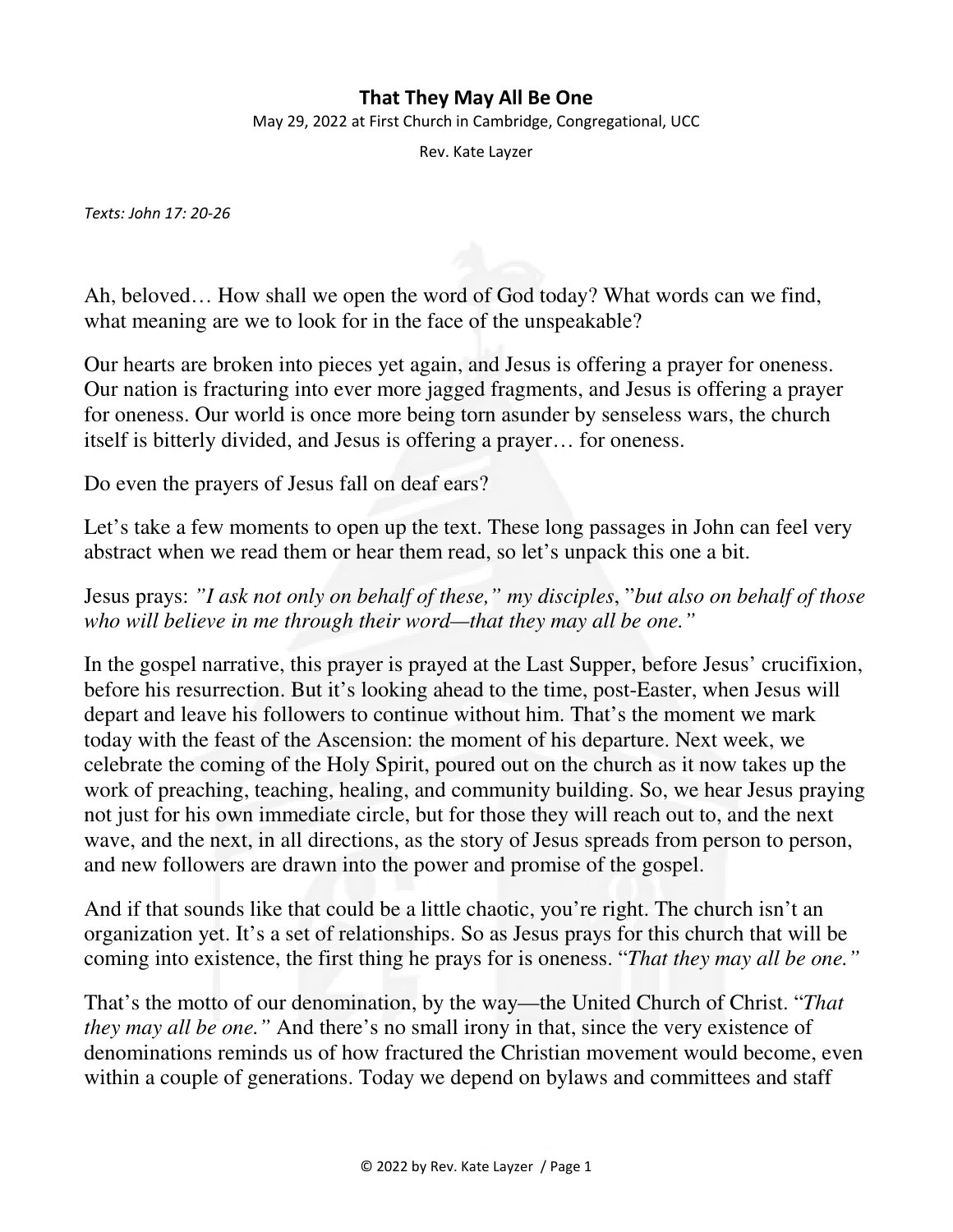and duly ordained clergy and all that fancy stuff to try to hold ourselves together. But Jesus doesn't pray about any of that. Instead, he begins to speak about relationships.

*"As you, Abba, are in me and I am in you, may they also be in us…"*

He prays about his own intimate communion with God, and his longing to share that communion with his followers,

*"I in them and you in me, that they may become completely one."*

This oneness, this community of love will itself become the message: the thing that gets the world's attention and announces that something completely new is at work:

*"…so that the world may know that you have sent me and have loved them even as you have loved me."* 

This is what Jesus calls his "glory"—using that word in a way that turns the patterns of the world completely upside down. Usually when we think of glory, we think about triumph, we think about victory and winning and being exalted. But Jesus is talking about the "glory" of communion love, flowing from the heart of God to Jesus the Beloved, and from Jesus to his followers.

He's inviting his followers into the inner life of God.

This is his revelation to a world forever hungry for power and domination and privilege and possessions. In this world, God will always be assumed to be the most powerful, the most dominant, the ruler of rulers*.* But as Jesus prepares to be surrendered to these very forces of power and domination, his prayer is for God to be revealed *as God really is,* in Jesus the Word made flesh, and all those who follow in his way.

*"Abba, Righteous One, the world does not know you, but I know you; and these know that you have sent me. I made your name known to them, and I will make it known, so that the love with which you have loved me may be in them, and I in them."*

Who is God? God is love shared, and love received. A widening circle, an invitation into closeness and belonging.

It would be hard to overstate what a startling and revolutionary claim Jesus is making.

We tend to think of God as alone by definition—the one and only God, reigning in lonely splendor somewhere out in the vastness of eternity. But here Jesus is praying to someone whose inner life he intimately shares. Remember the words with which John opened his gospel: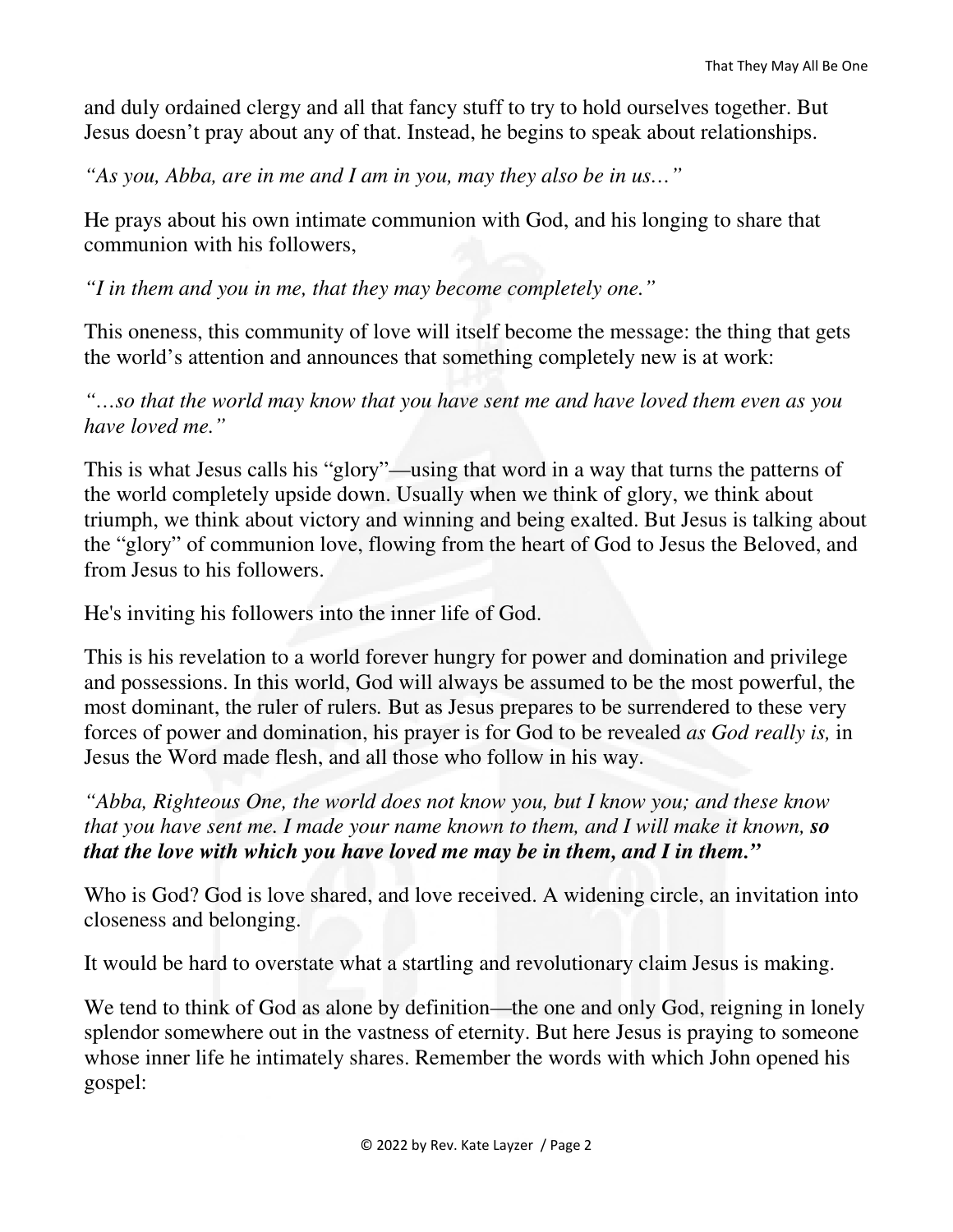*"In the beginning was the Word, and the Word was with God, and the Word was God. He was in the beginning with God."* 

In this revelation, the inner life of God is not glorious isolation, but deep, mutually indwelling communion love. An eternal WITH inside God's very heart.

And because Jesus has been born into the world, this eternal community of love now bears the print of a human face—our face. In him our humanity has been brought into the very heart of God, reconciling us once and for all, and inviting us to share in God's own nature. To be "in Christ" is to take part in this vulnerable, undefended love, love given, and love received, flowing from God to Christ to his followers to the world and back again.

And I'll be honest, even as I say this, I'm thinking about what a challenge intimacy is for some of us, and specifically how hard it is for me personally!

I come from a family with a serious intimacy allergy—and I have the emotional scars to prove it! Maybe I've even inflicted them on some of you.

And so, I live with a heart that is always a little bit protected, a little bit guarded, a little bit afraid of other people.

I wonder how many of you know what this is like. I suspect there's at least a little corner of loneliness inside each one of us, a part of us that feels, perhaps, unseeable, unlovable…

And if you're nodding in agreement right now, then I wonder how it feels to hear Jesus pray that we might be drawn into the closest possible intimacy with God? I'll go first: A little scary.

Yet this path that Jesus is offering is a path to the healing and wholeness of our wary spirits, marked as they are by all our many past hurts. As we are drawn gradually, gradually nearer to God, the alchemy of love begins to transform our old wounds into channels of healing. We are invited in to communion love, so that we can then become the transforming presence of that love in the world.

That is Jesus' own prayer.

Yet two thousand years in… here we are.

Why is the world still so broken?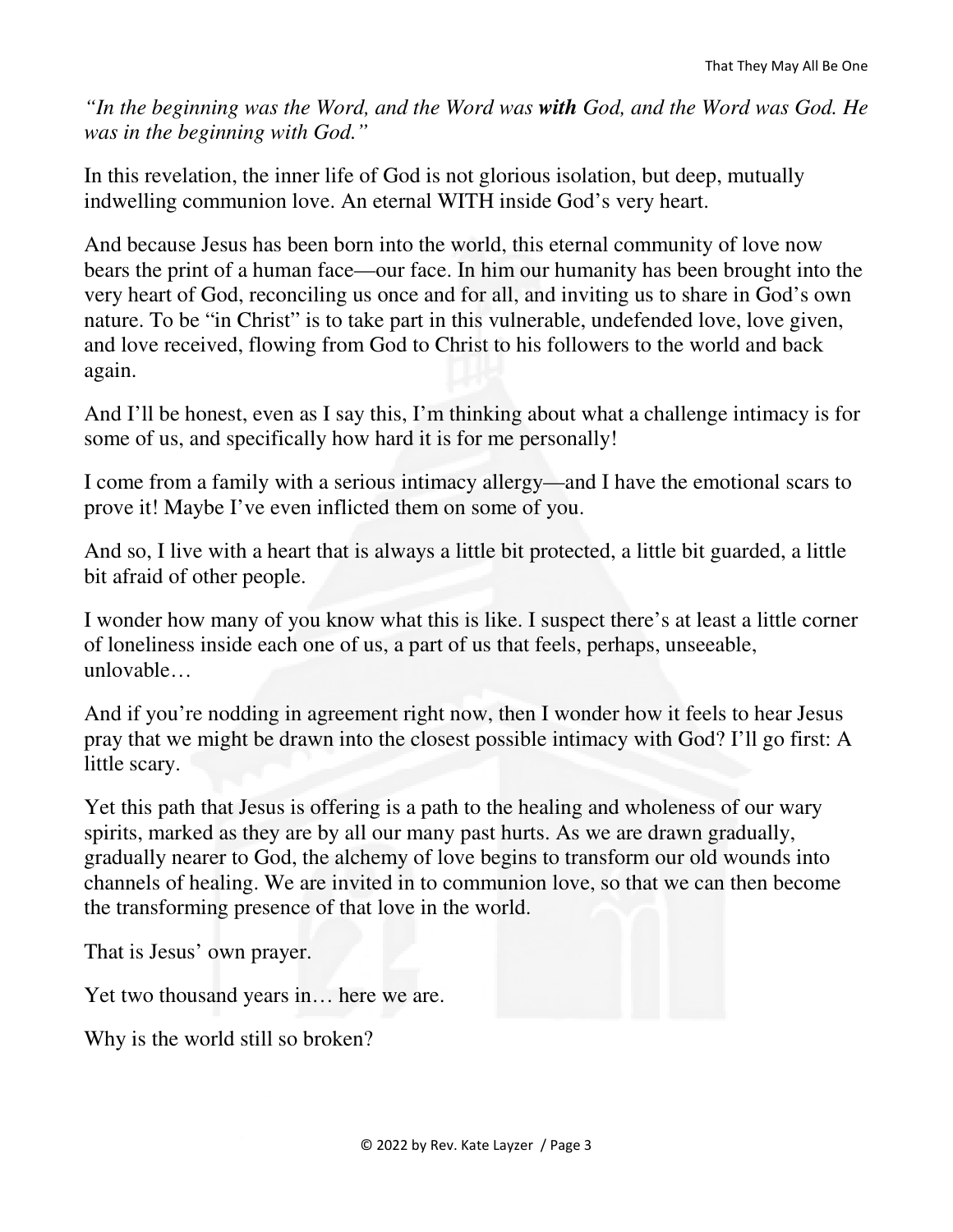Why have so few heard Jesus' radical invitation to join the divine dance of grace? Why is human life still so deeply marked by separation and loneliness, anger and division?

Every mass shooting gives us a glimpse of hell… not because shooters are evil and beyond the human pale, or beyond the reach of God's grace, but because the isolation in which they live is hell itself—a denial of the ties that bind us one to another. This is the very same hell that tried to erase Jesus on the cross.

It failed. It is failing. It will go on failing. Christ is risen. God's love is vast and tireless.

But that love needs us! Don't forget, we're in Jesus' prayer too. Love needs people who can embody God's love and make it visible—who can weave God's purposes into world by the way we live in it.

All week my heart has been as heavy as a millstone. Except for one day—Friday—when the little bit of heaven that is the Friday Café unfolded as usual here at First Church. It began Thursday night, as neighbors began dropping off food for the next day's meal each dish made with love in someone's own kitchen. At 9:30 the next morning, the core team arrived to set up—and what an amazing group of cheerful, generous, resourceful, hardworking folks they are! Then came the day's volunteers to help prepare and serve the meal and distribute essential items like clothing and toiletries. This past Friday we held a COVID booster clinic, so there were public health nurses and paramedics in the mix as well. And finally, our guests, our own beloved community, filing into Margaret Jewett Hall to get their meal, then gathering on the front lawn to eat and talk and share their lives. And woven through it all, a spirit of generosity and kindness—the answer to Jesus' prayer so many years ago. Arms wrapping around a father whose beloved wife died suddenly of COVID last year, leaving him and their 8 kids… Words of consolation spoken to someone who is struggling in life… A neighbor's favorite pulled-pork recipe lovingly made and lovingly given away to feed neighbors they may never meet. Clean socks and a clean shirt for someone who has no place to do laundry. So many individual acts of thoughtfulness and kindness coming together to make something that is greater than all of us: an icon, an image of God's inner life of communion love.

So… Do the prayers of Jesus fall on deaf ears? Only when the prayer falls on my ears, or your ears, and we can't bring ourselves to listen, we're can't bring ourselves to act, we can't bring ourselves to open our hearts to God to be healed, transformed, and set free to live out our calling in the world as ministers of grace.

How will you become Jesus' answer to prayer today, and in the days to come? How will you let God's lovingkindness into your life, and how will you share that loving kindness with the world?